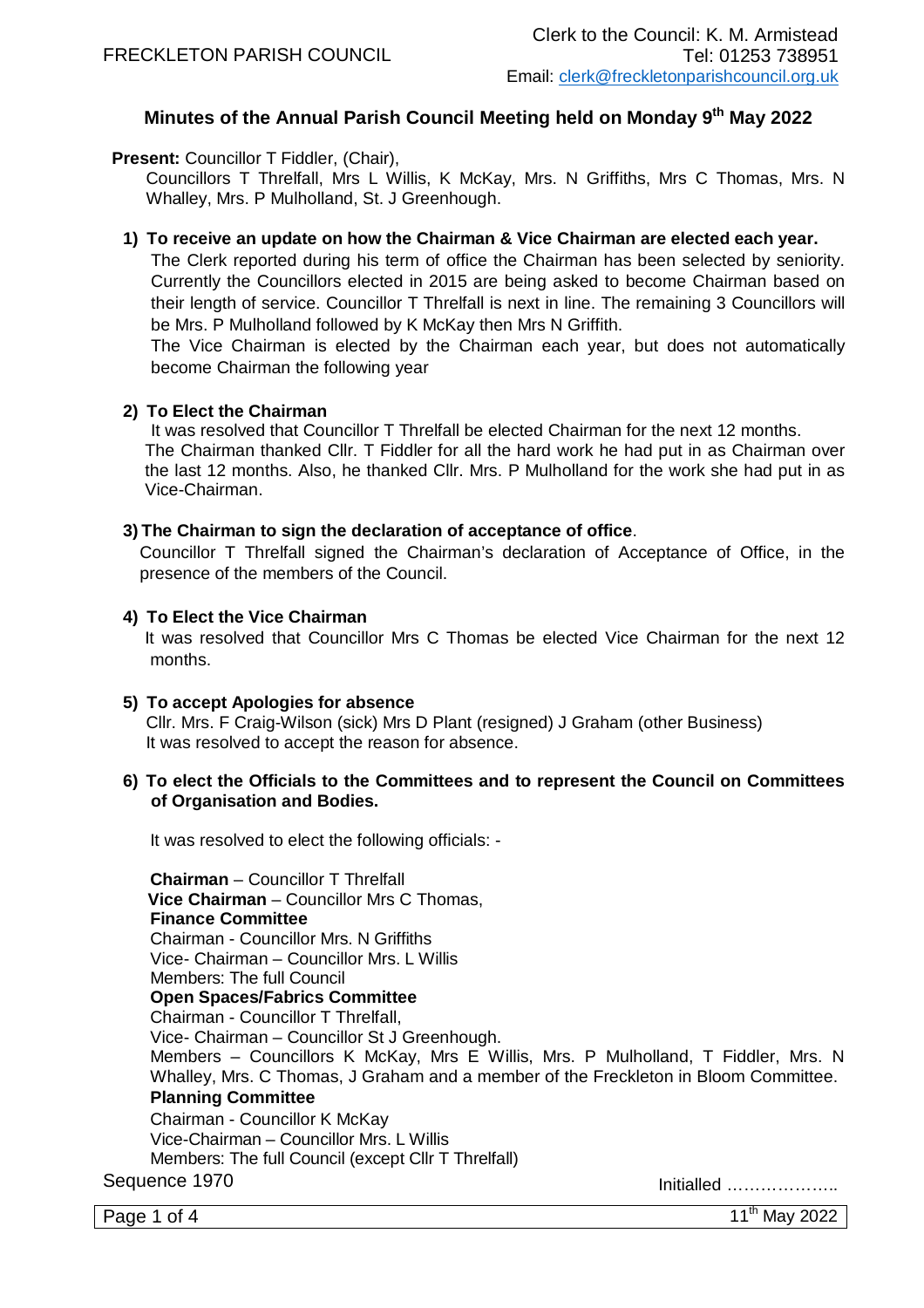Cllr. T Fiddler may attend in an advisory position due to his position on FBC Planning committee. **Communications Committee** Chairman – Councillor Mrs. N Griffiths. Vice- Chairman – Councillor Mrs. F Craig-Wilson. Members - Councillors St J Greenhough, K McKay and J Graham. **Members on Committees of other Organisations and Bodies:** It was resolved to appoint the following representatives:- **Rawstorne Sports Centre Management** – Councillors T Fiddler, Mrs. N Griffiths, Mrs. N Whalley and J Graham. **Old Peoples' Welfare** - Councillors Mrs E Willis. **Village Hall Management** - Councillors Mrs. L Willis, T Threlfall, Mrs. N Griffiths and St. J **Greenhough Fylde CAB** – Mrs. N Griffiths **Freckleton Charities Trust** - Councillors T Fiddler, T Threlfall and Mrs. L Willis. Parish Liaison meeting - Councillors J Graham, Mrs. N Whalley, Mrs. P Mulholland and Mrs. F Craig-Wilson **BAE Community Liaison group – Councillors K McKay, Mrs. L Willis and St J** Greenhough. **SITA Community Liaison Panel –** Councillor T Threlfall **Club Day committee** – Councillor Mrs. L Willis **Freckleton in Bloom** – Councillor T Threlfall **Friends of the Memorial park** – Councillor T Threlfall.

**Governor of Strike Lane School** – Councillor Mrs. P Mulholland.

**Governor of C of E School** – Councillor St. J Greenhough.

**Friends of Freckleton Library** – Councillor K McKay.

#### **7) To review the Terms of reference for the Committees**.

It was resolved to agree the following terms of reference for committees: - as agreed at the meeting held on 09/05/22.

#### **The Terms of reference for the Committees.**

#### **1. All Committees**

It was resolved that none of the Committees or sub-committees would have authority to approve any expenditure.

## **2. Finance**

It was resolved that the Finance committee would have full delegated authority for the decisions made. In addition, that it would meet in January.

#### **3. Planning**

It was resolved that the Planning committee would have full delegated authority for the decisions made. In addition, that it would meet on a monthly basis.

#### **4. Open Spaces/Fabrics**

It was resolved that the Open Spaces/Fabrics committee would have full delegated authority for the decisions made. In addition, that it would meet on a monthly basis between March and July and again in October. In addition, the Chairman may call additional meetings.

Sequence 1971 Initialled ………………..

Page 2 of 4  $11<sup>th</sup>$  May 2022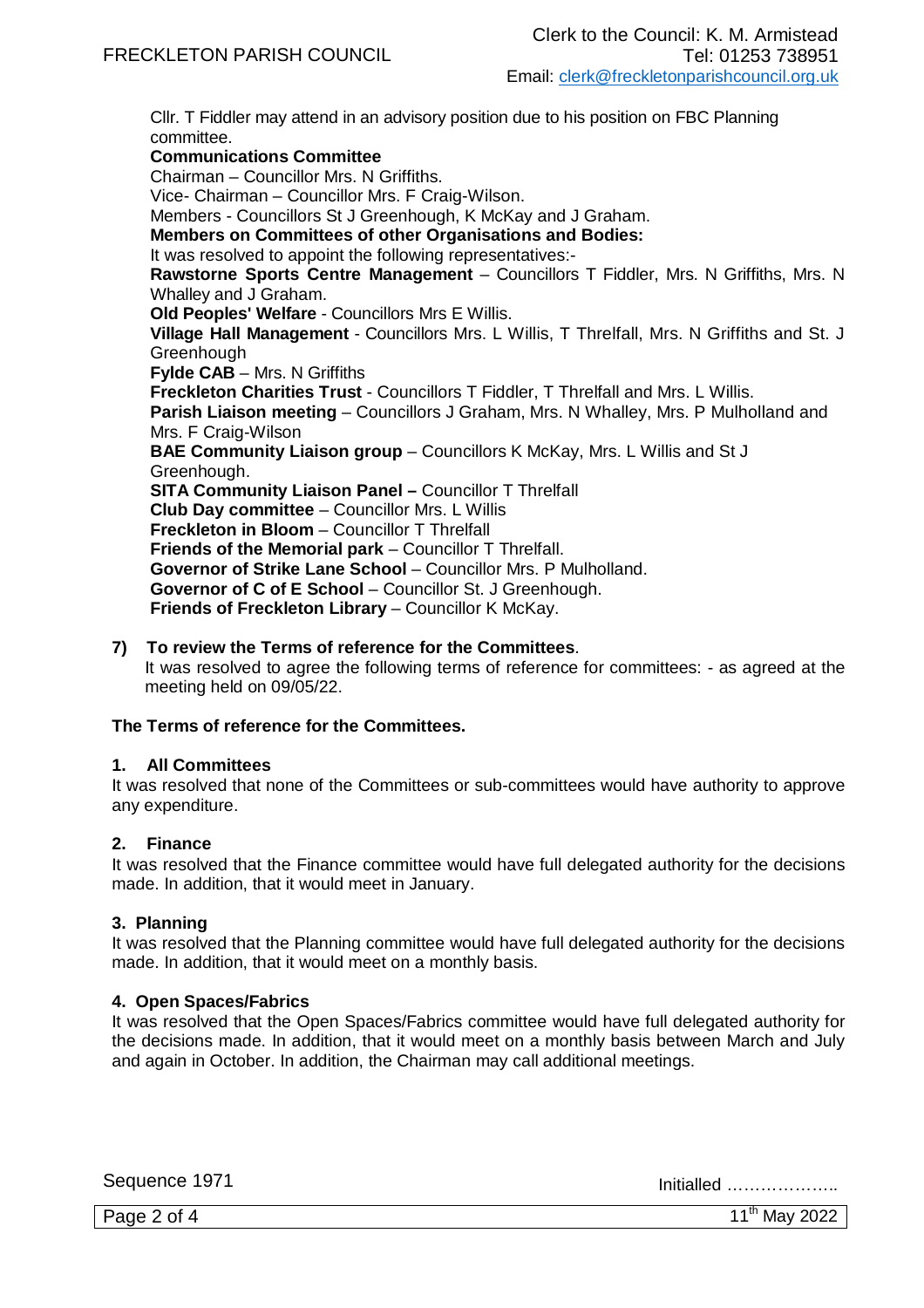# FRECKLETON PARISH COUNCIL

# **6. Communications**

It was resolved that this would be a "Task and Finishing" group.

It was resolved that this working group would have delegated responsibility for the content, production and distribution of the Newsletter. All other recommendations made by this group would be referred to Council for ratification.

The Chairman will be represented on this Committee each year.

In addition, it would meet in April and October each year.

7) **To approve the dates of the meetings for the next 12 months. – See Appendix A** It was resolved that the dates be approved.

# **There being no further business the Chairman closed the meeting.**

**Signed………T Threlfall, Chairman……………………………..**

**Date………06/06/22……………………….**

# **Appendix A**

# **Diary of meetings June 2022 to May 2023 (Subject to change if any Full Council meeting clashes with FBC Group meetings)**

## **June '22**

06/06/22– Full Council - starting 7:00pm

06/06/22 – Planning Committee - starting 6:30pm

13/06/22 – Open Spaces /Fabrics committee – starting 6:30pm

**July '22** 

11/07/22 – Full Council - starting 7:00pm (FBC Full Council meeting – 04/07/22)

11/07/22 – Planning Committee - starting 6:30pm

#### **August '22**

01/08/22– Planning Committee - starting 7:00pm

# **September '22**

05/09/22 – Full Council - starting 7:00pm

05/09/22 – Planning Committee - starting 6:30pm

12/09/22 - Open Spaces /Fabrics committee – starting 6:30pm

#### **October '22**

03/10/22 – Full Council - starting 7:00pm

10/10/22 – Planning Committee - starting 6:30pm

10/10/22 - Communications Group directly after Planning meeting

#### **November '22**

07/11/22 – Full Council - starting 7:00pm

07/11/22 – Planning Committee - starting 6:30pm

### **December '22**

12/12/22 – Full Council - starting 7:00pm (FBC Full Council on 05/12/22)

12/12/22 – Planning Committee - starting 6:30pm

#### **January '23**

02/01/23 - Full Council - starting 7:00pm

Sequence 1972 Initialled ………………..

Page  $3$  of  $4$  11<sup>th</sup> May 2022